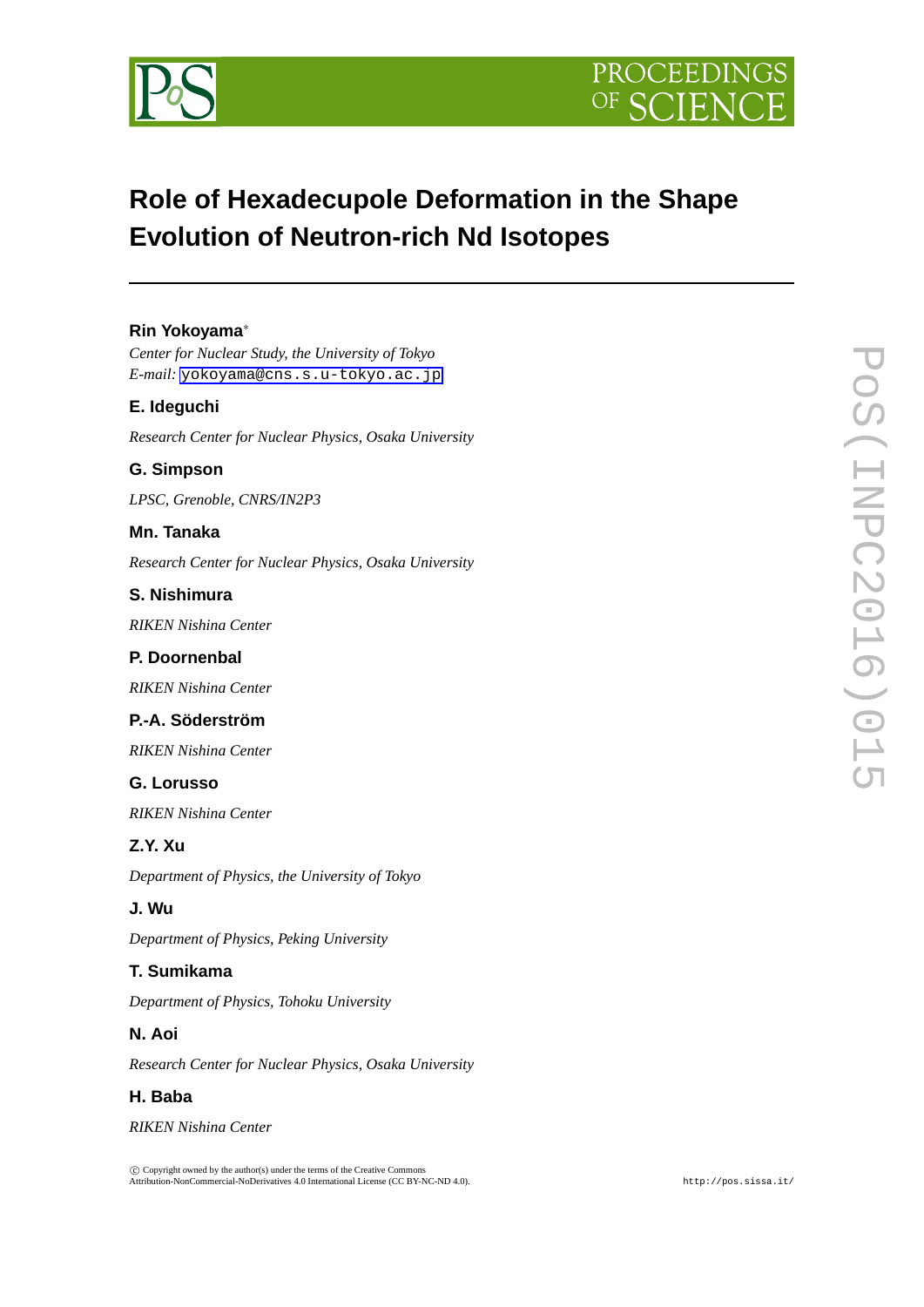# **F. Bello**

*Department of Physics, University of Oslo*

# **F. Browne**

*School of Computing Engineering and Mathematics, University of Brighton*

# **R. Daido**

*Department of Physics, Osaka University*

# **Y. Fang**

*Department of Physics, Osaka University*

# **N. Fukuda**

*RIKEN Nishina Center*

## **G. Gey**

*ILL, Grenoble LPSC, Grenoble, CNRS/IN2P3*

# **S. Go**

*Center for Nuclear Study, the University of Tokyo*

# **S. Inabe**

*RIKEN Nishina Center*

## **T. Isobe**

*RIKEN Nishina Center*

# **D. Kameda**

*RIKEN Nishina Center*

# **K. Kobayashi**

*Department of Physics, Rikkyo University*

# **M. Kobayashi**

*Center for Nuclear Study, the University of Tokyo*

# **T. Komatsubara**

*Department of Physics, University of Tsukuba*

# **T. Kubo**

*RIKEN Nishina Center*

## **I. Kuti**

*MTA Atomki*

**Z. Li**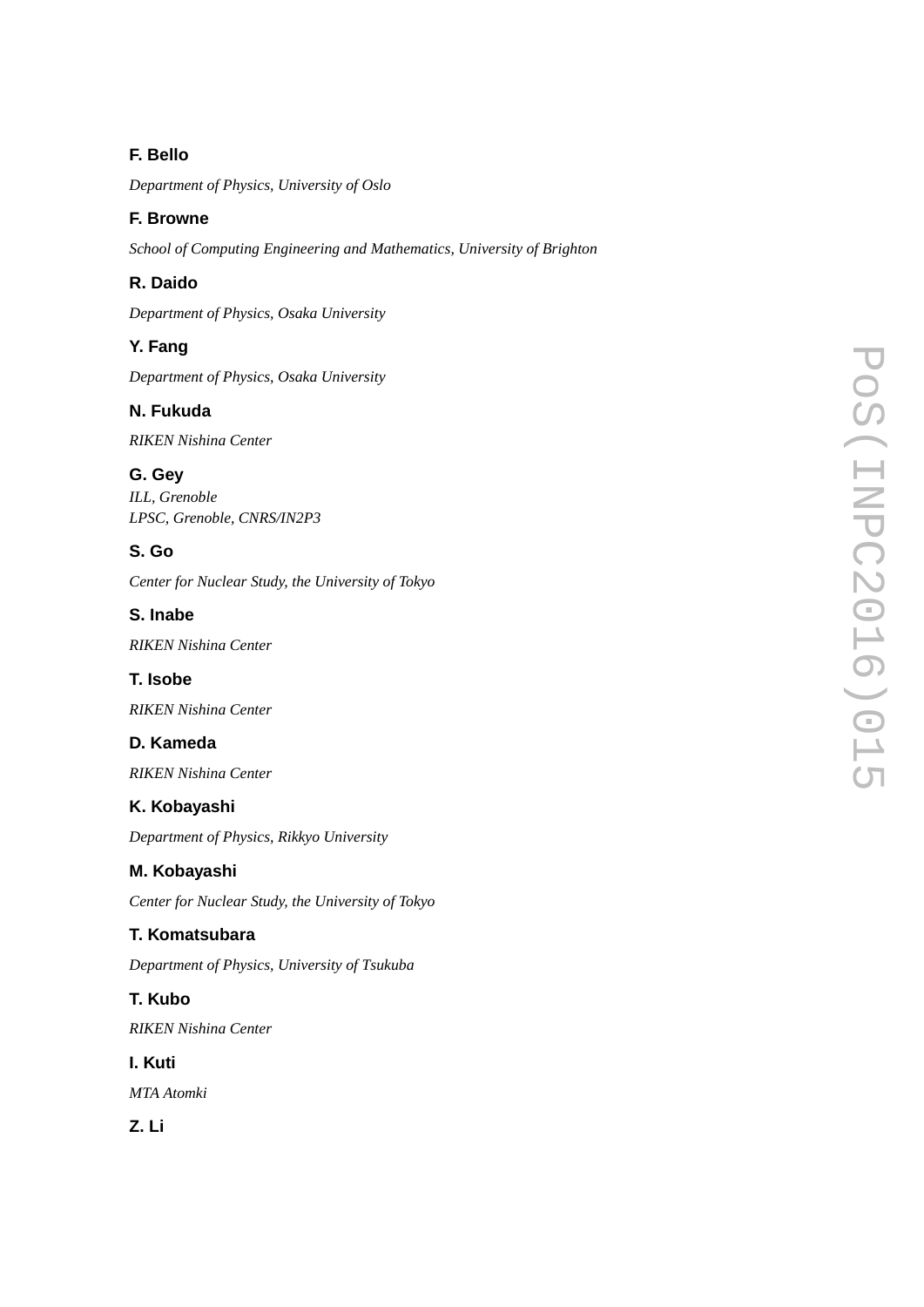*Department of Physics, Peking University*

### **M. Matsushita**

*Center for nuclear Study, the University of Tokyo*

## **S. Michimasa**

*Center for nuclear Study, the University of Tokyo*

# **C.B. Moon**

*Department of Display Engineering, Hoseo University*

## **H. Nishibata**

*Department of Physics, Osaka University*

## **I. Nishizuka**

*Department of Physics, Tohoku University*

# **A. Odahara**

*Department of Physics, Osaka University*

## **Z. Patel**

*Department of Physics, University of Surrey*

## **S. Rice**

*Department of Physics, University of Surrey*

# **E. Sahin**

*ILL, Grenoble*

### **L. Sinclair**

*Department of Physics, University of York*

### **H. Suzuki**

*RIKEN Nishina Center*

### **H. Takeda**

*RIKEN Nishina Center*

# **J. Taprogge**

*Instituto de Estructura de la Materia, CSIC Departamento de Fisica Teórica, Universidad Autónoma de Madrid*

# **Zs. Vajta**

*MTA Atomki*

### **H. Watanabe**

*Department of Physics, Beihang University*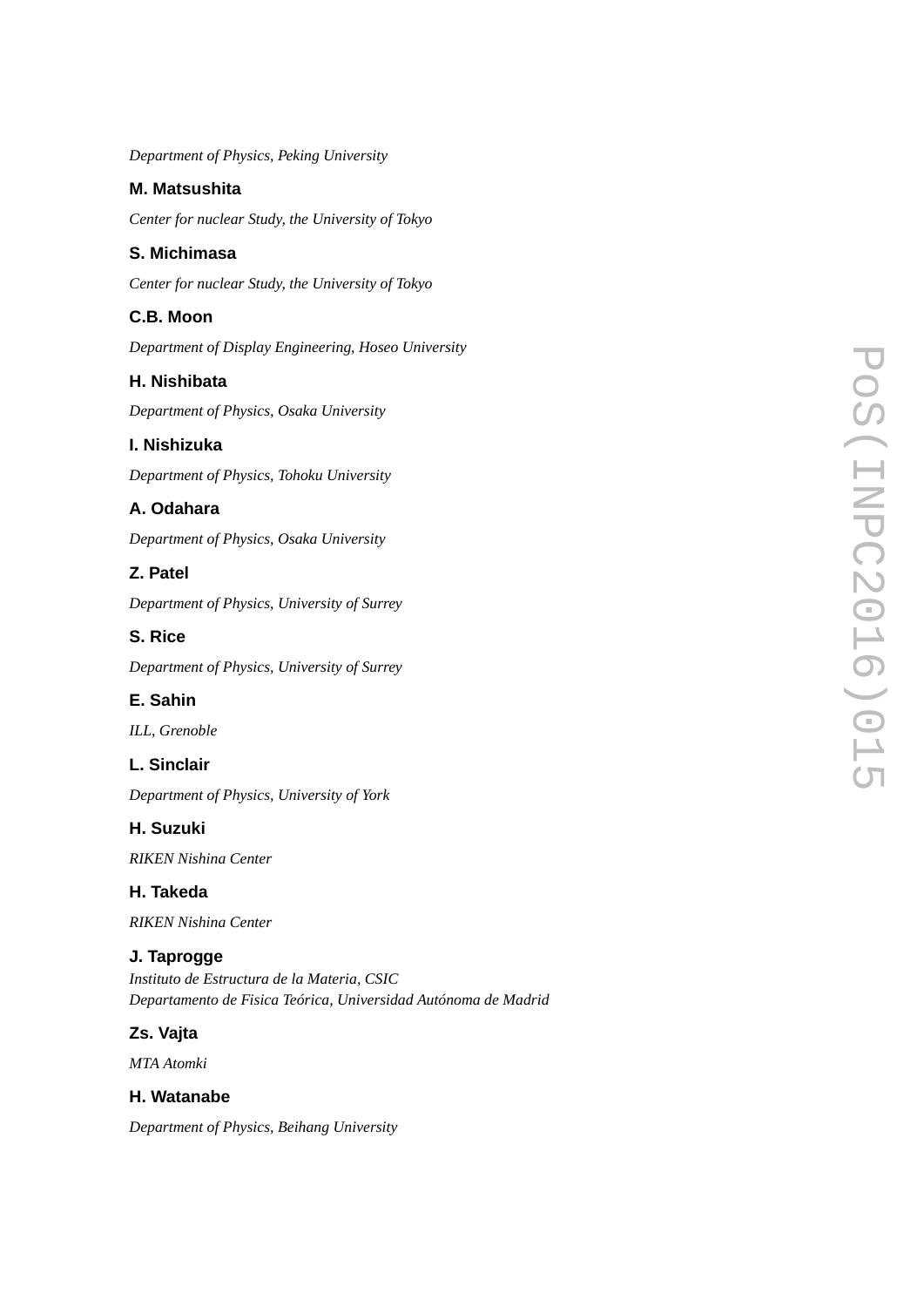# **A. Yagi**

*Department of Physics, Osaka University*

A new isomer with  $\mu$ s half-life was observed in <sup>160</sup>Nd at RIBF, RIKEN Nishina Center by using in-flight fission of a <sup>238</sup>U beam and a cluster-type Ge detector array, EURICA. The experimental results and a PSM calculation indicate that the isomer in <sup>160</sup>Nd is a 2 quasi-particle excitation of neutrons with a configuration of  $v1/2[521] \otimes v7/2[633]$  as the case in other  $N = 100$  isotones. The  $E(4^+)/E(2^+)$  ratio of the ground-state band, 3.29, shows the <sup>160</sup>Nd is well deformed and the ground band has a rotational nature. The 4<sup>−</sup> excitation of <sup>160</sup>Nd showed an increase in energy by *<sup>∼</sup>* <sup>100</sup> keV compared to that of <sup>162</sup>Sm as predicted by the PSM calculation. A PSM calculation was performed by changing input  $\beta_4$  value and confirmed that the large hexadecupole deformation in Nd was responsible for the increase of the isomer energy.

*The 26th International Nuclear Physics Conference 11-16 September, 2016 Adelaide, Australia*

*∗*Speaker.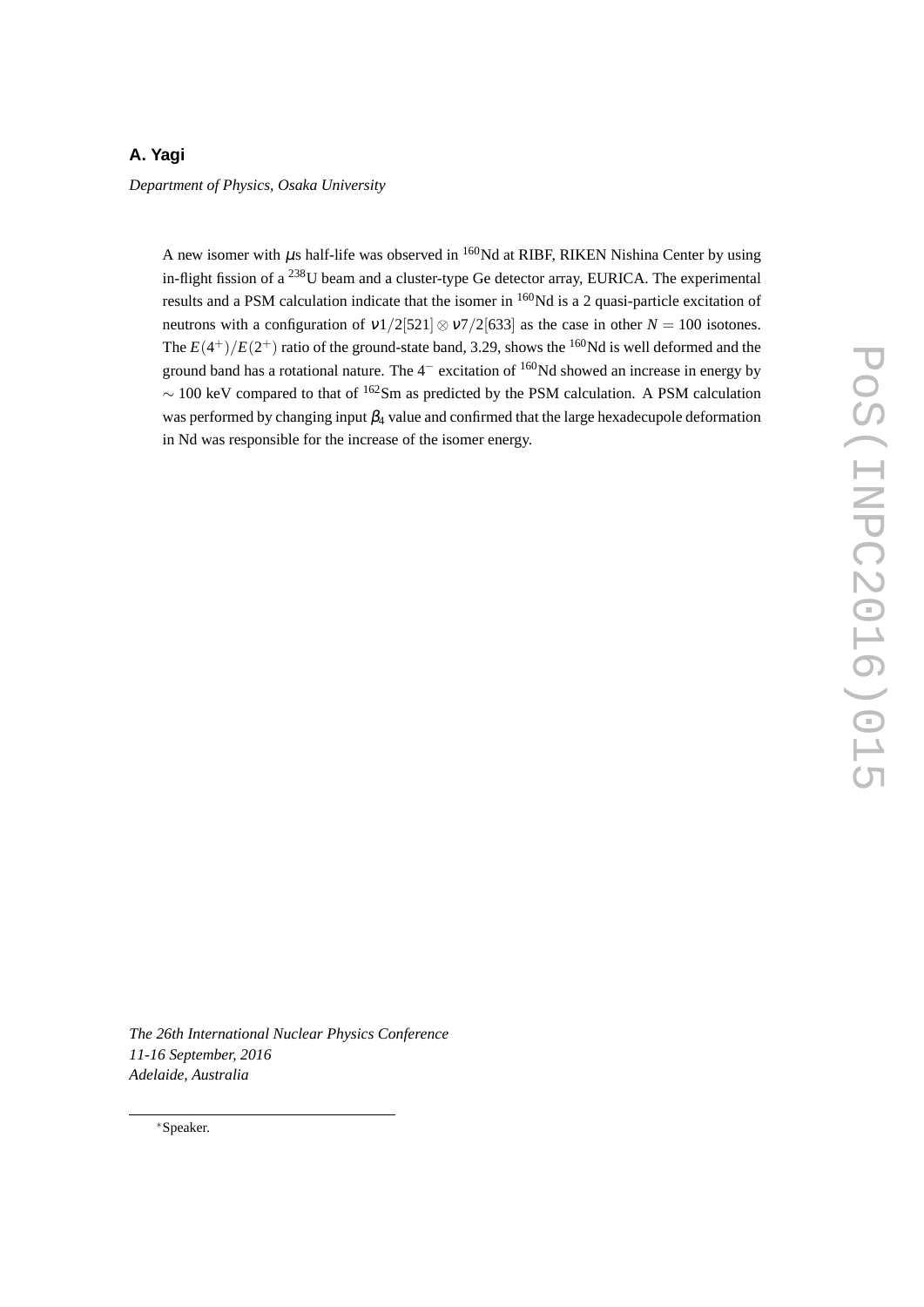#### **1. Introduction**

One of the unique features of the nuclear shells is that they have intruder orbitals from larger *N* quantum number by large spin-orbit interaction. Such shell structure can make a higher-order deformed shape energetically favored in a certain nucleus due to a large interaction between orbitals with higher-order multipolarity.

In stable rare-earth nuclei, a large hexadecupole deformation  $(\beta_4)$  is observed in the ground state of Nd ( $Z = 60$ ) isotopes such as <sup>148</sup>Nd ( $\beta_4 \sim 0.07$ ) [\[1\]](#page-8-0). Although, in general, quadrupole deformation is sufficient to explain primary phenomena in nuclei, higher-order deformations can cause significant change in the single particle structures. However, higher-order deformations such as hexadecupole deformation have not been well studied for unstable nuclei far from the line of  $\beta$  stability. Therefore, it is important to know how such deformation evolves as neutron number increases and how it affects to the single particle levels.

The neutron-rich nuclei in the *A ∼* 160 rare-earth region are known to be well deformed that is evidenced by the  $E(4^+)/E(2^+)$  ratios of the ground-state rotational bands,  $\sim$  3.3 [\[2\]](#page-8-0). Many low-lying two quasi particle (qp) isomers with *∼* <sup>µ</sup>s half-lives with strongly hindered E1 <sup>γ</sup> decays are known in the neutron-rich Nd and Sm isotopes [\[6,](#page-8-0) [7,](#page-8-0) [8,](#page-8-0) [9\]](#page-8-0). In the even-even  $N = 100$  isotones from Sm to Yb, 2-qp isomers with a dominant configuration of <sup>ν</sup>1*/*2[521]*⊗*<sup>ν</sup>7*/*2[633] are known above *∼* 1 MeV in excitation energy [\[3,](#page-8-0) [4,](#page-8-0) [5\]](#page-8-0). It is expected that a 2-qp state with this configuration in  $160$ Nd also can be observed as an isomer. According to the potential energy surface calculation in [\[9\]](#page-8-0), significantly non zero  $\beta_4$  and  $\beta_6$  values are required to reproduce the observed energy of the isomeric state in <sup>164</sup>Sm. Theoretically, an FRDM [\[10\]](#page-8-0) and RMF [\[11\]](#page-8-0) calculations predict large hexadecupole deformation in the neutron-rich Nd isotopes. It is expected that the large hexadecupole deformation in Nd isotopes changes the single particle orbitals significantly and it may be observed as the change of excitation energies of isomers.

The experimental results on the Nd isotopes that will be shown in this article have been published as Ref. [\[12\]](#page-8-0). More details of the experimental methods and results can be found in the article.

#### **2. Experiment**

An isomer spectroscopy study on neutron-rich  $Z \sim 60$  isotopes was performed at the RIBF, RIKEN Nishina Center. Neutron-rich Nd isotopes were produced by using in-flight fission of a 345 MeV/nucleon <sup>238</sup>U beam, bombarded on a 4-mm thick Be target. The typical intensity of the <sup>238</sup>U beam was *<sup>∼</sup>* <sup>7</sup> pnA. The ions of interest were separated from other fission fragments and identified event-by-event in the BigRIPS, in-flight separator [\[13\]](#page-8-0). Particle identification was performed by measuring the time-of-flight (TOF) and magnetic rigidity (*B*ρ) in the second stage of the BigRIPS and also by the energy loss (∆*E*) in an ion chamber at the final focal plane, F11. The TOF was obtained from the time difference between plastic scintillators at the F3 and F7 achromatic foci. The *B*ρ value was obtained by the trajectory reconstruction from position and angular information measured by position-sensitive parallel plate avalanche counters (PPACs) [\[14\]](#page-8-0) at F3, F5, and F7 foci. Details of the procedure for the particle identification at the BigRIPS can be found in [\[15\]](#page-8-0)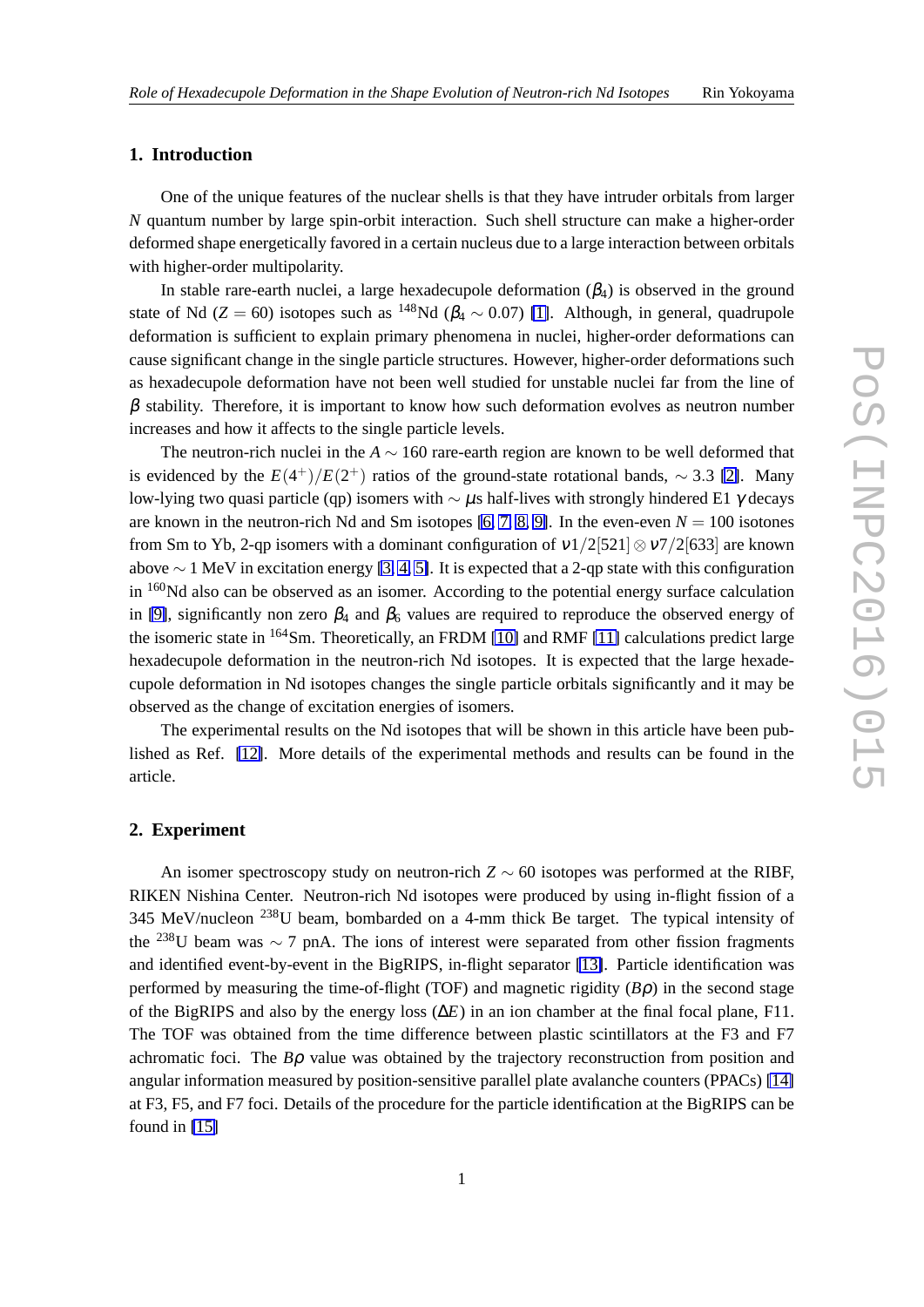The measurement was conducted in two different stopper setups at F11. One was optimized for isomer spectroscopy by using a copper passive stopper with 1-mm thick in order to accept a wide range of nuclides with high implantation rates of *∼* 1 kHz. In the other setup, an active stopper WAS3ABi [\[16\]](#page-8-0) consisted of five layers of Double Sided Silicon Strip Detectors (DSSSDs) was used for β-<sup>γ</sup> measurements. Each layer of the DSSSDs had 40*×*60 strips and each had 1-mm width. In the latter setup with WAS3ABi, the total implantation rate of ions were limited up to *∼* 100 Hz. In total,  $1.70 \times 10^5$  and  $1.34 \times 10^4$  ions of <sup>158</sup>Nd and <sup>160</sup>Nd, respectively, were implanted in the two stoppers.

The delayed  $\gamma$  rays from the implanted ions were detected by the EURICA [\[17\]](#page-8-0) array with 12-cluster type HPGe detectors. Each cluster of the EURICA consists of seven crystals. The total detection efficiency of the array for photons of 1332 keV was *∼* 8*.*4 %. The energies of delayed <sup>γ</sup> rays were measured in a time window of 16  $\mu$ s following the ion implantation.

# **3. Results**



**Figure 1:** A delayed  $\gamma$ -ray spectrum for <sup>160</sup>Nd.

Figure 1 shows a spectrum of delayed  $\gamma$  rays detected in coincidence with <sup>160</sup>Nd ions. Three peaks at 65.2, 149.9, and 892.8 keV were identified as  $\gamma$  rays from the decay of <sup>160</sup>Nd isomer. Coincidences was observed between the two  $\gamma$  rays at 149.9- and 892.8 keV, which is an evidence that the two decay form a cascade. Coincidences with 65.2-keV peak were not detected for both of the  $\gamma$  rays because the number of peak counts are small for 62.5-keV  $\gamma$  ray due to the high internal conversion coefficient. Only the 8.6 % of the 65.2-keV transitions emits  $\gamma$  rays according to the internal conversion coefficient for E2 transition given by BrIcc [\[18\]](#page-8-0). The 65.2-keV decay is also expected to form a single cascade with other two  $\gamma$  rays from the relative intensities. The relative intensities of the three decays including internal conversions were 83(28), 100(7), and 97(8) % for the 65.2-, 149.9-, and 892.8-keV transitions and agreed with each other. A half-life of 1.63(21)  $\mu$ s was determined for the isomeric states of <sup>160</sup>Nd by fitting an exponential function to the time spectrum of ion-γ coincidences summed for the three  $\gamma$  rays.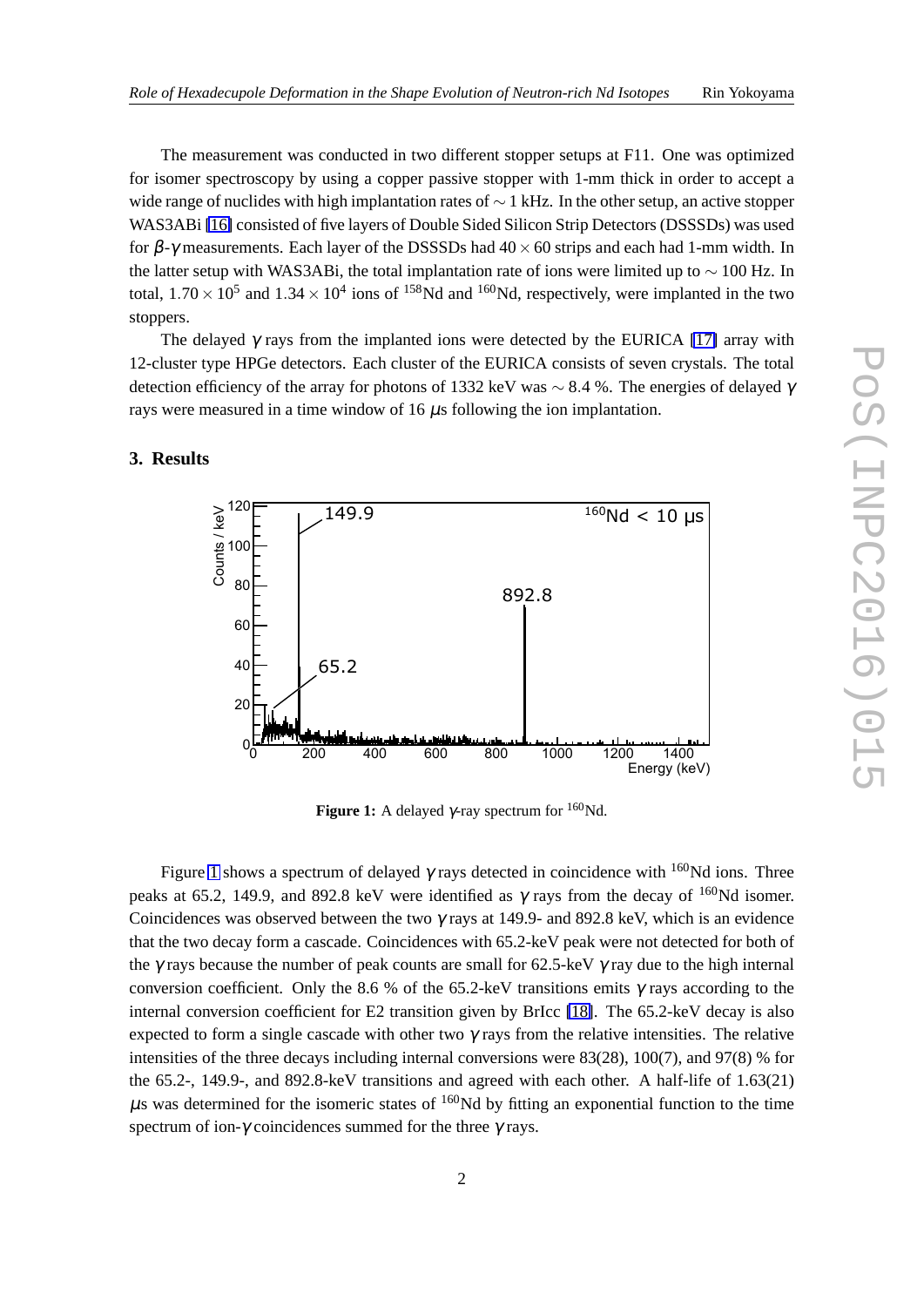#### **4. Discussions**

A level scheme was proposed as shown in Fig. 2. The 65.2- and 149.9-keV  $\gamma$  rays were assigned as  $2^+ \rightarrow 0^+$  and  $4^+ \rightarrow 2^+$  decay of the ground-state rotational band. The energy ratio,  $E(4^+)/E(2^+)$ , was 3.299 which indicates that the ground-state band of <sup>160</sup>Nd nucleus has a rotational nature. The 892.8-keV  $\gamma$  ray was assigned to be a decay from isomeric state to the 4<sup>+</sup> state of the ground-state band. The isomer is expected to have the same configuration as 4 *−* isomers in other  $N = 100$  isotones [\[3,](#page-8-0) [4,](#page-8-0) [5\]](#page-8-0),  $v1/2$ [521] $\otimes v7/2$ [633]. The  $B(E1)$  value for the decay from the isomeric state of <sup>160</sup>Nd was 2.0(3) × 10<sup>−10</sup> W. u. (Weisskopf units). This value is consistent with the ones from 2-qp isomers in the neighboring isotopes,  $9 \times 10^{-9} \ge B(E1) \ge 3 \times 10^{-12}$  [\[6,](#page-8-0) [7,](#page-8-0) [8,](#page-8-0) [9\]](#page-8-0).

2-qp states in <sup>160</sup>Nd have been predicted by a projected shell model (PSM) calculation [\[19\]](#page-8-0). The 4<sup>-</sup> state is the lowest 2-qp excitation in the calculation, which is 1.2 MeV above the groundstate. This is very close to our result. The systematics of the 4 *−* isomers are shown in Fig. [3](#page-7-0) with the PSM predictions. The PSM calculation also predicts low-lying 4<sup>−</sup> 2-qp state in <sup>162</sup>Sm. They predict an increase of the isomer energy by  $\sim 100$  keV from <sup>162</sup>Sm to <sup>160</sup>Nd by employing larger hexadecupole deformation in Nd ( $\beta_4 = 0.032$ ) than in Sm ( $\beta_4 = 0.008$ ). Our result on <sup>160</sup>Nd, 1108 keV of the isomer energy also shows a *<sup>∼</sup>* <sup>100</sup> keV increase from <sup>162</sup>Sm. In order to identify the effect of the hexadecupole deformation to the single particle energy, we have calculated qp energies of  $v1/2[521] \otimes v7/2[633]$  excitation by using a PSM code [\[20\]](#page-8-0). By using exactly the same deformation parameters as the calculation in [\[19\]](#page-8-0), we obtained qp energies of 1.03 MeV for <sup>162</sup>Sm and 1.15 MeV for <sup>160</sup>Nd. As we decreased input  $\beta_4$  value of <sup>160</sup>Nd to 0.008, the qp energy became lower to 1.01 MeV. This result suggests that the increase of qp energy due to the large hexadecupole deformation in Nd is responsible for the increase of the excitation energy of the 4 *−* isomeric state from  $162$ Sm to  $160$ Nd.



Figure 2: A level scheme of <sup>160</sup>Nd proposed from the present experiment. The width of the arrows are proportional to the relative intensity of the corresponding transition.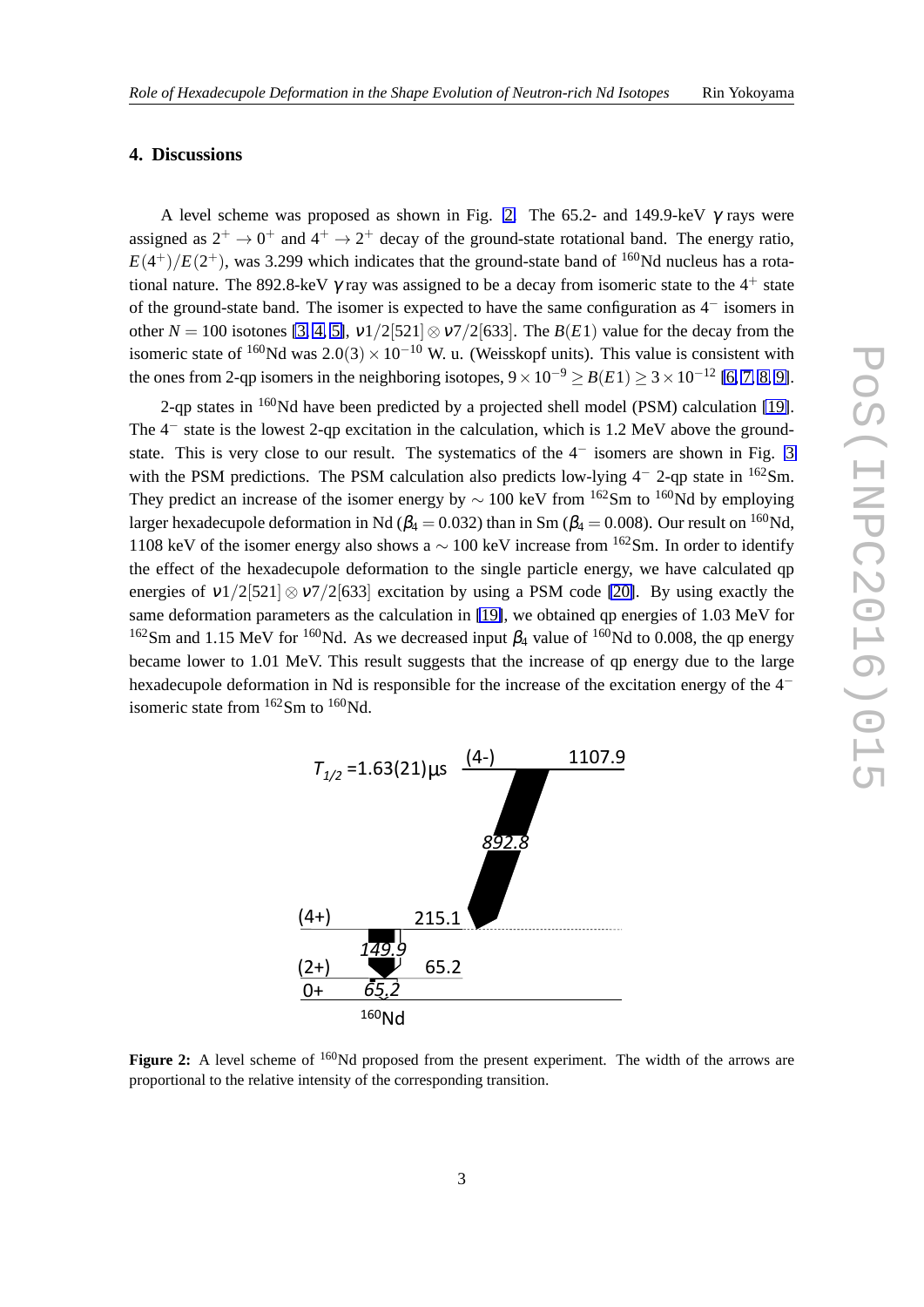<span id="page-7-0"></span>

**Figure 3:** Systematics of the excitation energies of  $K^{\pi} = 4^-$  isomers and ground-band  $4^+$  and  $2^+$  state. Dashed lines indicates the prediction of PSM calculation [\[19\]](#page-8-0).

#### **5. Conclusions**

A new isomer with  $\mu$ s half-life was observed in <sup>160</sup>Nd. The low  $E(2^+)$  value as 65.2 keV and the  $E(4^+)/E(2^+)$  ratio of 3.29 indicate the <sup>160</sup>Nd nucleus is well deformed and the ground band has a rotational nature. This isomer have been assigned as a 2 qp excitation of neutrons with a configuration of  $v1/2[521] \otimes v7/2[633]$  as the case in other  $N = 100$  isotones. Our result showed an increase of the isomer energy by *<sup>∼</sup>* <sup>100</sup> keV compared to that of <sup>162</sup>Sm as predicted by the PSM calculation. We also confirmed that the large hexadecupole deformation in Nd was responsible for the increase of the isomer energy in the PSM calculation. This shows that the most neutron-rich Nd isotopes with its excited states ever measured, <sup>160</sup>Nd, have large hexadecupole deformation compared to a neighbor nucleus <sup>162</sup>Sm.

#### **6. Acknowledgments**

We acknowledge financial support from KAKENHI (25247045). This work was carried out at the RIBF operated by RIKEN Nishina Center, RIKEN and CNS, the University of Tokyo. We acknowledge the EUROBALL Owners Committee for the loan of germanium detectors and the PreSpec Collaboration for the readout electronics of the cluster detectors. Part of the WAS3ABi was supported by the Rare Isotope Science Project which is funded by the Ministry of Science, ICT and Future Planning (MSIP) and National Research Foundation (NRF) of Korea. This work was supported by the Spanish Ministerio de Ciencia e Innovación under Contracts No. FPA2009-13377- C02 and FPA2011-29854-C04 and the Hungarian Research Fund (OTKA), Contract No. K100835. The author R.Y. was supported by ALPS program by the University of Tokyo and Grant-in-aid for JSPS fellow.